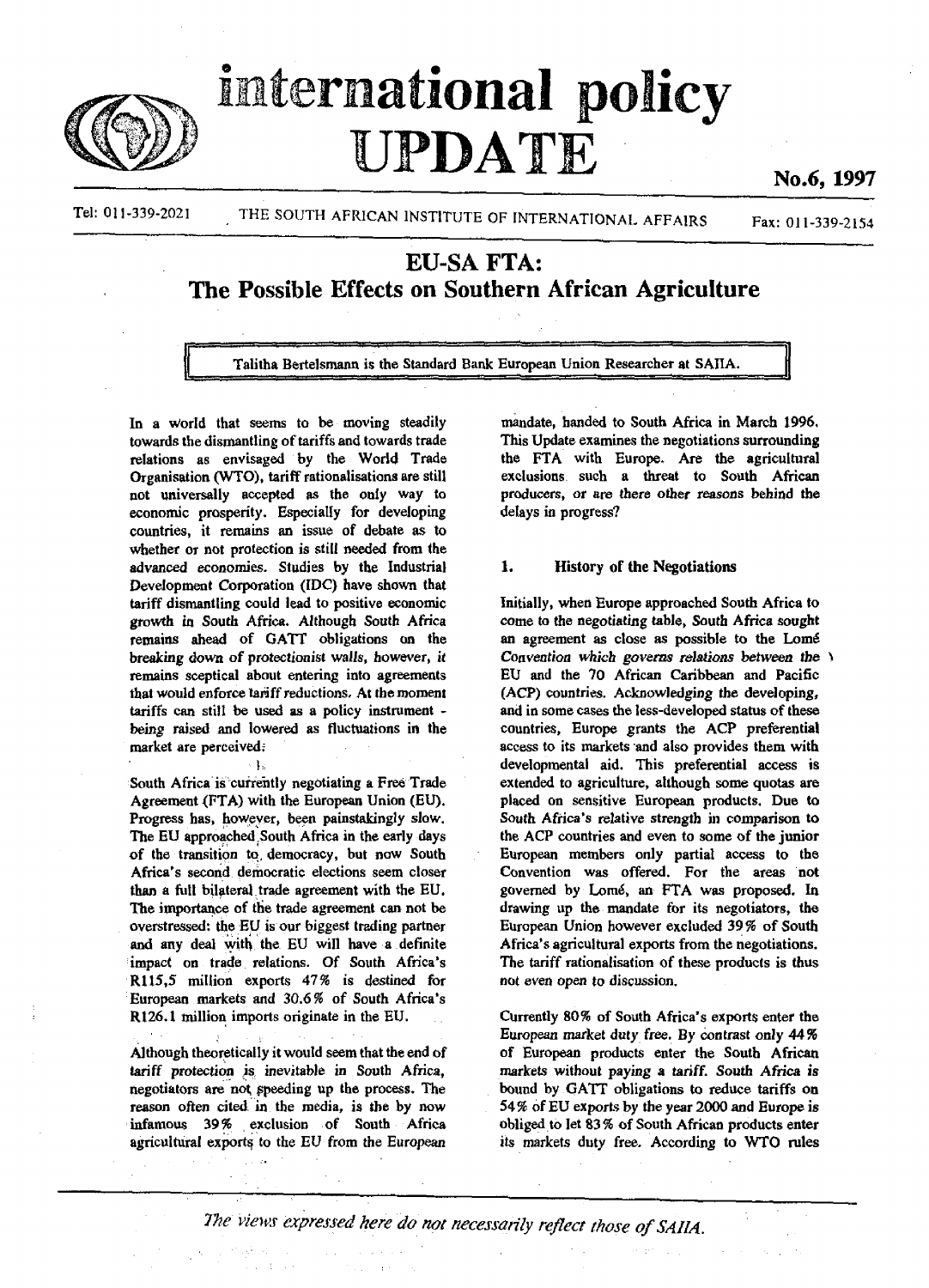'substantially all' trade has to be included in an FTA, which is most often interpreted as comprising more than 90% of traded products. Under an FTA, therefore, the EU would need to eliminate duties on only 7% of currently traded goods, while South Africa would need to eliminate duties on 36 % of currently traded goods in order to reach the 90% target set by the WTO rules. Although the EU is proposing the exclusion of 39% of agricultural products, this amounts to only about 4 % of total trade, which would allow the FTA to remain WTO compatible.

The European Commission's current proposal for the agricultural sector envisages the elimination of duties on 95% of all EU agricultural exports to South Africa within 10 years, whilst allowing the elimination of duties on only around 55 % of South African agricultural exports to the EU. The EU is thus envisaging an asymmetrical liberalisation process in the agricultural sector, with South Africa liberalising far more, although relatively more slowly, than the EU.

### **2. The** Common **Agricultural** Policy

Apart from excluding sensitive products from the FTA, European agricultural products are also protected by the Community's Common Agricultural Policy (CAP). The CAP has come under some serious criticism by various countries and also by its own members. Although currently still tolerated by the WTO, it is often criticised for its incompatibility with WTO standards, and also for its effect on developing countries. The policy, formulated in the 1950s and in full operation since 1969, aims at uplifting farmers in Europe to a status equal to industrial workers, protecting them from an increasingly competitive world market. The initial objectives of the CAP were laid down in the Treaty of Rome. They included five aims:

- 1. to raise agricultural productivity;
- 2. to ensure a fair standard of living for the agricultural community;
- 3. to stabilise markets;
- 4. to assure availability of supplies; and
- 5. to ensure that supplies reached consumers at reasonable prices.

Arguably the policy has failed in many areas, but its main failure has been in the region of 'reasonable prices\*. Most products on the European market can be bought at a much lower price on the world market. However, European consumers are forced to pay higher prices in order to sustain the living standard and viability of the farmer.

The CAP fixes prices of agricultural products at a certain threshold beneath which European prices are not allowed to fall. The EC Farm Fund buys up all the supplies once the price falls to this level. According to the agricultural policy, it is obliged to buy everything of standard that is offered. By contrast, world prices are fixed in the relatively free global market. Without the CAP, European farmers would have to compete with these prices. However, European farmers remain unaffected as they sell at the prices set by the Community. In return, the EU sells the supplies it bought from the farmers, at a loss, at the world price.

It follows that the price fixed by the Community also raises the import tariff on products from outside of the EU. Although foreign producers generally export at a much lower price, the fixed European price ensures that importers cannot undercut Community suppliers. Some EU products have for some years been twice as costly as world products.

Third World countries are especially hard hit by the CAP. The policy has had adverse global effects on poorer countries, whose farmers find themselves in an even more vulnerable position than their European counterparts. Third World fanners are not able to develop their exports significantly due to the unfair European competition. Even though many of these countries receive preferential access  $\frac{1}{2}$  is the EU market through the Lome Convention. they remain incapable of competing in products that still need development.

New GATT rules oblige the European Union to dismantle the Common Agricultural Policy by some 30%. However, due to pressure from agricultural lobbies within the EU, cuts made to agricultural aid have been replaced by social subsidies. This effectively means that no real cuts in aid are felt by the European farmer. Farmers building blockades in the streets of Paris show just how remarkably strong the agricultural lobby still is in European politics: the list of exclusions is a direct result of the power it wields.

# **3. The Way in Which the CAP and the Exclusions Could Affect South Africa**

On the face of it, the 39% exclusion of South African agricultural exports does not present a huge problem. It is a fact that South Africa holds a comparative advantage over the EU in these products, but in order to make a larger profit, any exporter would like to see zero tariffs on every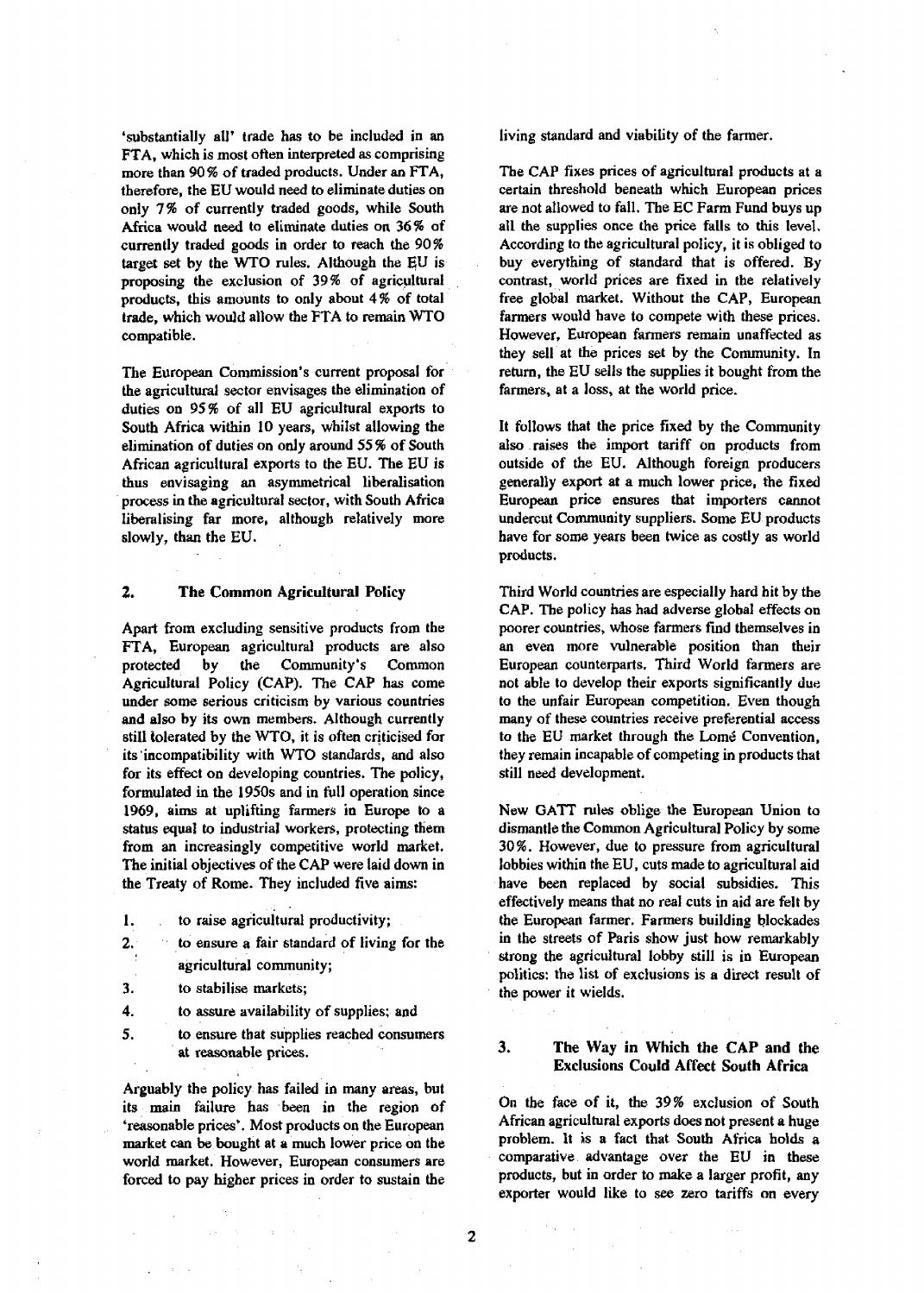exported product. The existing tariffs have not, and will not, prevent entry into the market as reasonable profits are still to be made.

The principle of protectionism, however, forms the nub of the problem. The EU is by far the stronger party in the negotiations. Its true commitment to the development of the Southern African region is doubted when such a large number of South Africa's primary exports are excluded even from discussion. The EU is perceived as selfishly protecting its own sensitive products without giving much thought to its relative strength or the vast number of subsidies which support these products. If South Africa should adopt a similar attitude and draw up a list of its sensitive products, it could well end up by excluding a large amount of European agricultural exports. If South Africa were to follow the precedent set by the European Union it would be impossible to reach a WTO compatible agreement.

There are some advantages in the present form of the proposed FTA with the EU, principally in the export sector, but the CAP reduces even these. Fears do exist that as soon as European products enter the South African market duty free, domestic production will no longer be able to compete. Turkey provides a good example: after concluding an FTA with the EU, its agricultural sector was swamped by subsidised European products and today Turkish agriculture finds itself in a very precarious position. South Africa could travel down the same road.

The red meat industry provides a striking illustration of the possible effects of the proposed FTA on South African agriculture. Some of its products are excluded from the FTA negotiations, meaning that no preferential access to the EU red meat market will be gained. Currently South Africa is a net importer of red meat, as it can only supply approximately 90% of its red meat consumption. It is expected that within the next two decades South Africa will increasingly struggle to supply its population with red meat. The population is expected to expand much faster than red meat production. A relative increase in wealth could also result in a consumer trend away from white meat to red meat. South Africa will therefore increasingly have *to* import red meat, especially Jow quality meat, from exporting countries. Ideally these imports should come from our neighbours, as this would increase regional co-operation and development.

Studies done by the Red Meat Producers' Organisation (RPO), however, suggest that the European Union could export red meat to South

 $\gamma_{\rm{eff}}$  ,  $\gamma_{\rm{eff}}$ 

Africa at under R6.00/kg, well below local production prices. Each kilogram will be supported by at least R6.00 in EU export subsidies. The current tariff of 40% on red meat imports may not even be enough to protect local producers. Under the FTA, the European Union expects South African tariffs to be lowered, even below the 40% threshold, which could result in serious problems for local and neighbouring producers.

Recent reports also show that European exporters may be abusing the new found access to the South African market. Exports *to South* Africa of subsidised EU beef shot up from 7 000 ton in 1993 to 47 000 ton in 1996 and even larger numbers can be expected as soon as an FTA is implemented. This massive increase in cheap beef exports should however be seen as dumping and not as the natural result of tariff rationalisation. The WTO provides measures with which countries can deal with dumping. These measures are currently being discussed at the EU-SA negotiating table. If implemented within the legal framework of the WTO, the FTA should not have as unfair results as currently experienced in the meat sector.

# 4. SADC SACU and Agriculture

Whilst contemplating the effects of the proposed FTA on the South African agricultural sector, the negotiators have to consider the effects its neighbours are likely to suffer. The agricultural sector is of great importance to the members of the Southern African Development Community (SADC), as primary exports still dominate their trade with third countries. The arrival of duty free European agricultural products in South Africa will therefore pose a serious threat to SADC exports to South Africa. European exporters are greatly subsidised by the EU's CAP and SADC countries can not even hope to compete with them.

Studies have shown that the South African Customs Union (SACU), comprising South Africa, Botswana, Namibia, Swaziland and Lesotho, will most probably be the worst hit by a SA-EU FTA. Not only will they be losing fiscal revenue due to the abandoning of tariffs, but their agricultural sectors could be crippled by European products. A Free Trade Agreement with South Africa effectively means a FTA with SACU: the arrival of duty free products in South Africa will result in the circulation of duty free products in the BLNS countries.

Like many of our neighbours, Namibia has made great progress in its agricultural sector. This progress is now threatened by the imminent FTA